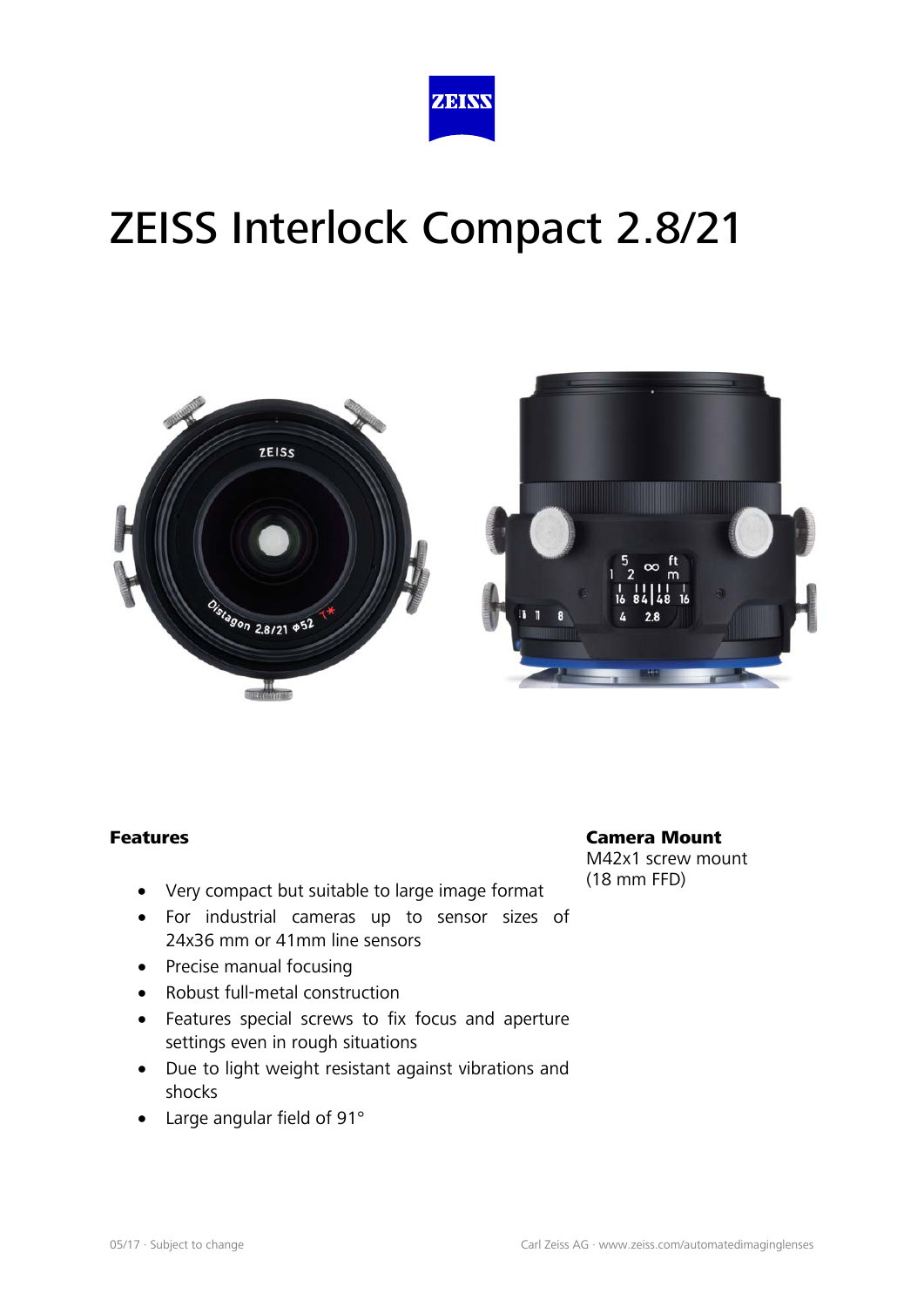

### Technical Specifications



| $67.0$ mm (inf.) | mm<br>61. | $\varnothing$ = 62.0 mm | 1.14 mm (inf.) | $65.45$ mm (inf.) |
|------------------|-----------|-------------------------|----------------|-------------------|

| Focal length                             | $21 \, \text{mm}$                               |
|------------------------------------------|-------------------------------------------------|
| Aperture range                           | $f/2.8 - f/22$                                  |
| Number of elements / groups              | 11/9                                            |
| Min. working distance (object to sensor) | 250 mm (0.82 ft.) – $\infty$                    |
| Min. free working distance               | 160 mm (0.52 ft.) $-\infty$                     |
| Angular field* (diag. / horiz. / vert.)  | 91/81/59°                                       |
| Max. diameter of image field             | 43.3 mm (1.7")                                  |
| Flange focal length                      | 18.0 mm                                         |
| Coverage at close range                  | 281 x 187 mm (11.0 x 7.3"), line 319 mm (12.5") |
| Image ratio at close range               | 1:7.81                                          |
| Filter-thread                            | M 52 x 0.75                                     |
| Weight                                   | 448 g (1.0 lbs.)                                |
| Camera mount                             | M42 (18.0 mm FFD)                               |

*\* referring to 24 x 36 mm format resp. 43 mm line*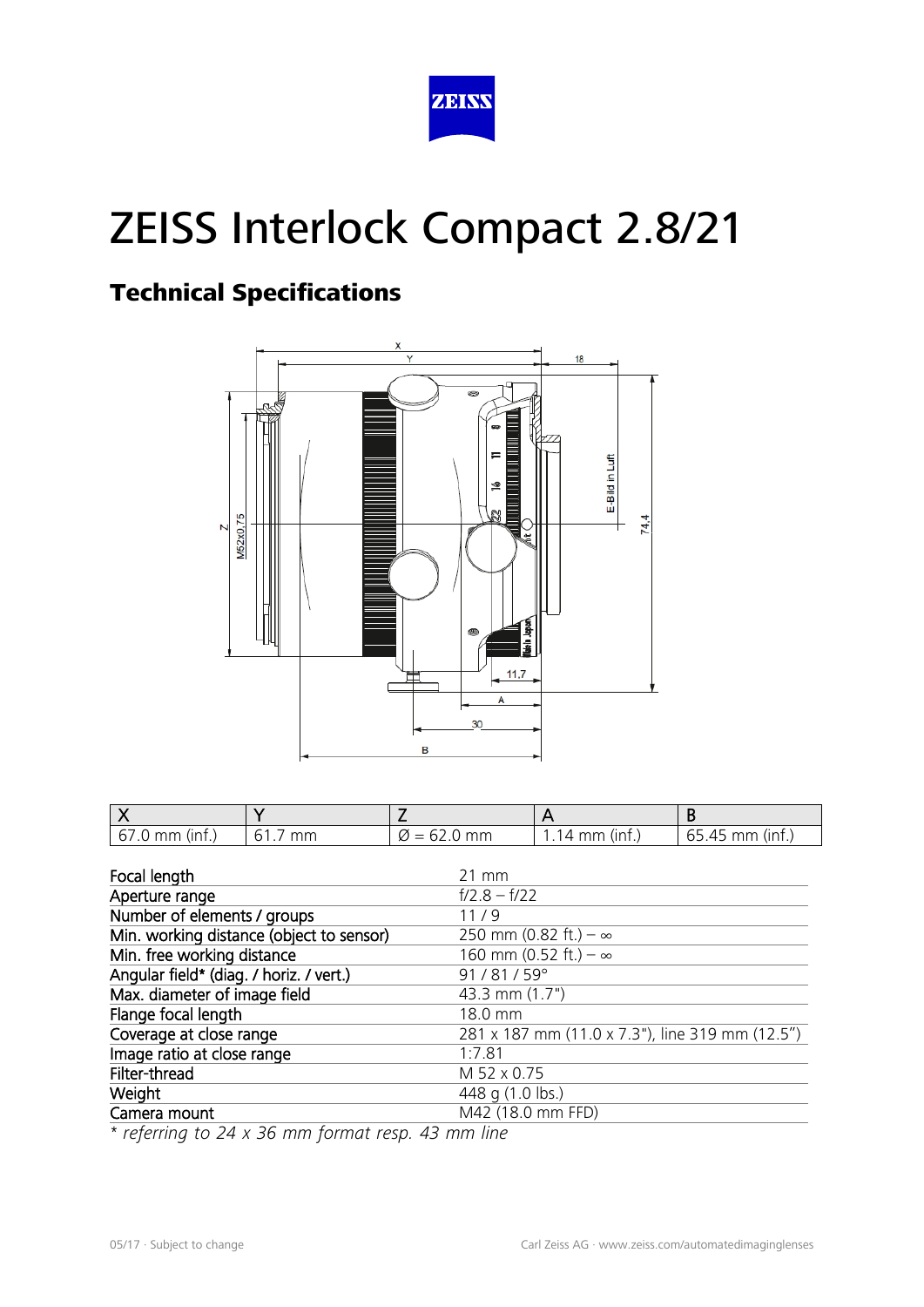

### **Relative Illuminance\***



#### **E [%]**

 The relative illuminance shows the image brightness over the image height u' in relation to the image center.

 $f$ -number = 2.8  $f$ -number = 4

 $f$ -number = 5.6

### **Relative Distortion\***



#### **V [%]**

The relative distortion shows the deviation of the image height from the expected image height u' in percent.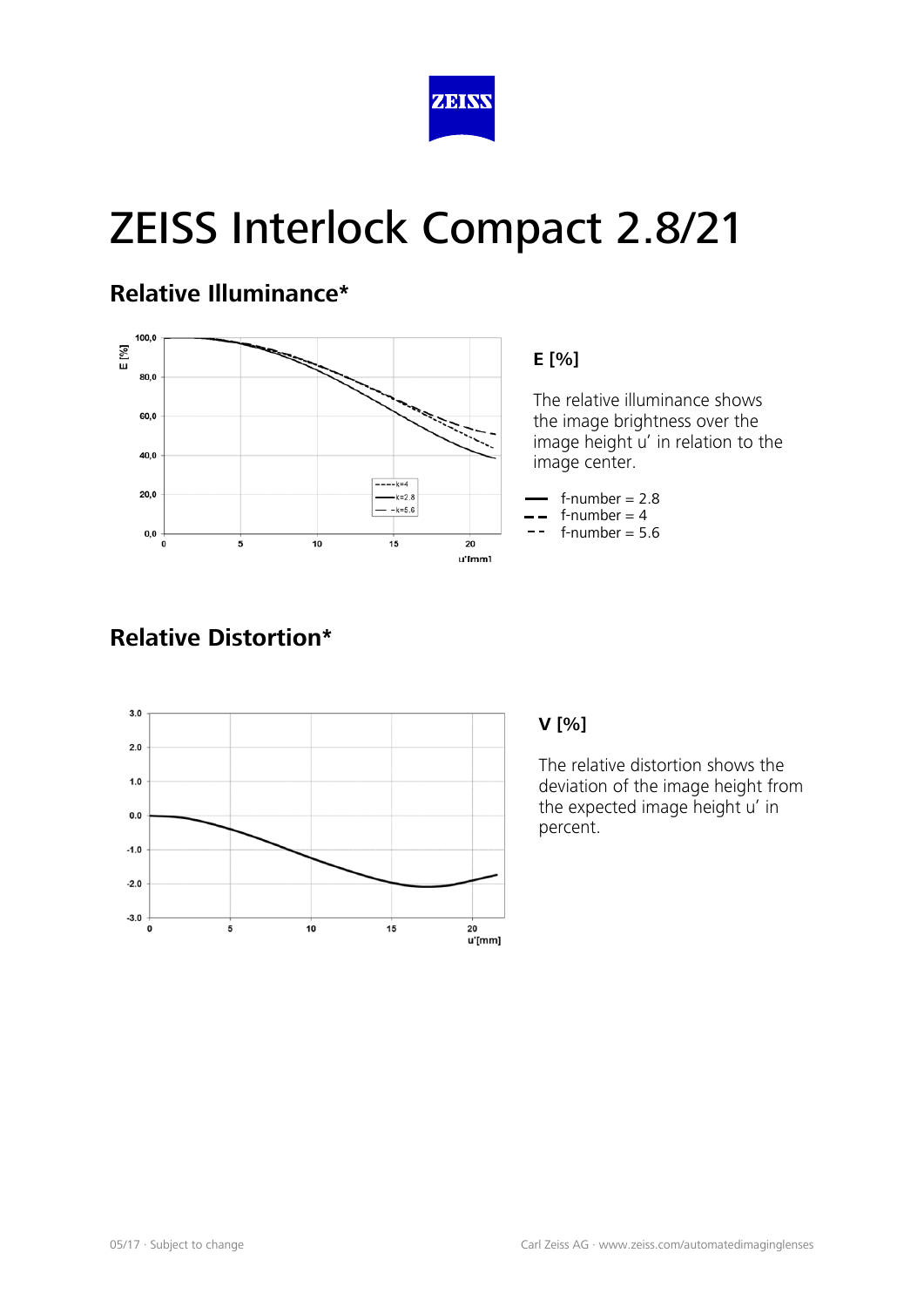

### **MTF Charts\***



#### Contrast [%]

The Modulation Transfer (MTF) as a function of image height (u) and slit orientation (sagittal, tangential) has been measured with white light at spatial frequencies of  $R = 10$ , 20 and 40 cycles/mm.

#### F-Number 2.8

\_\_ Sagittal … Tangential



*\*Data for infinite focus setting*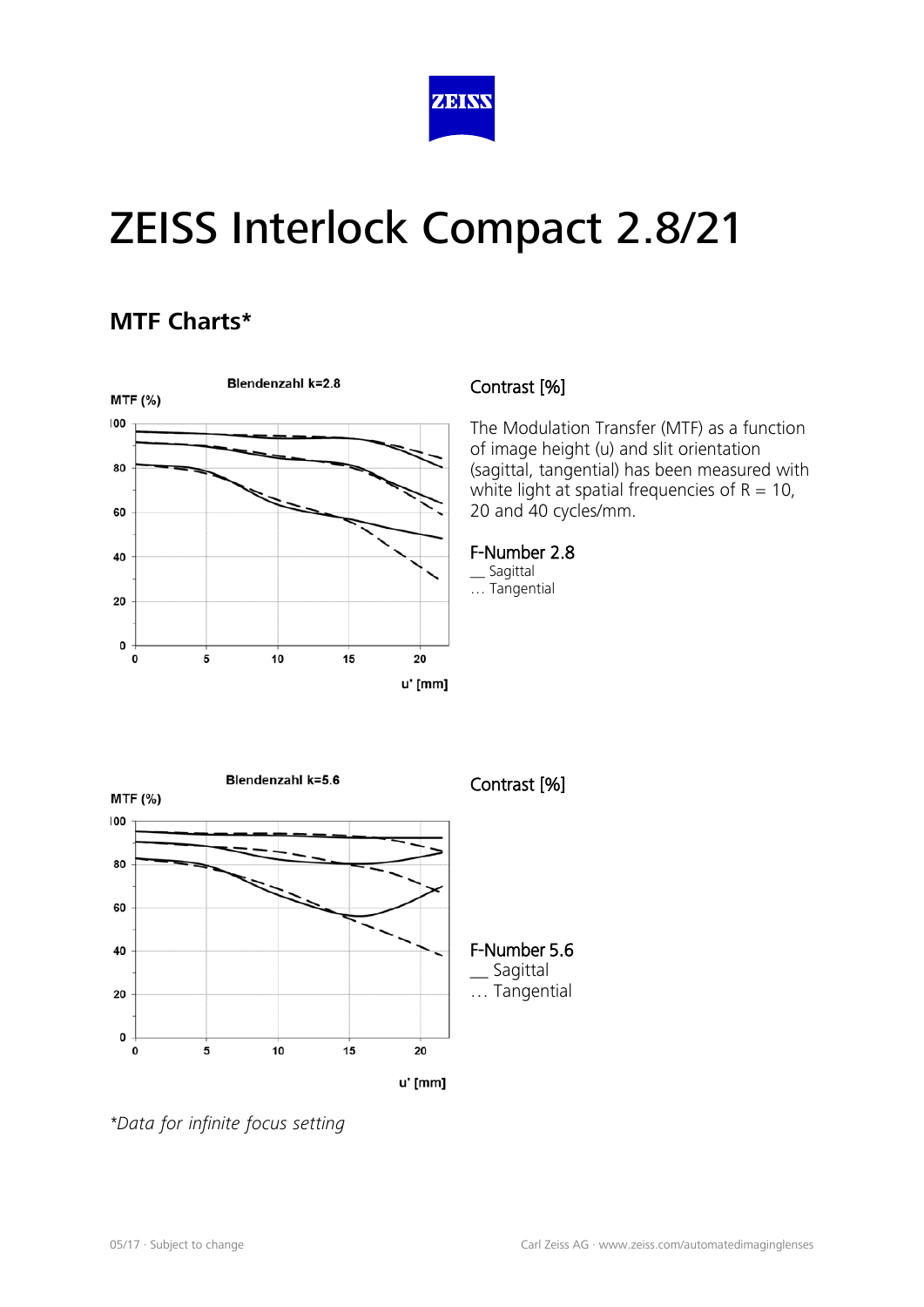

### **Spectral Transmission**